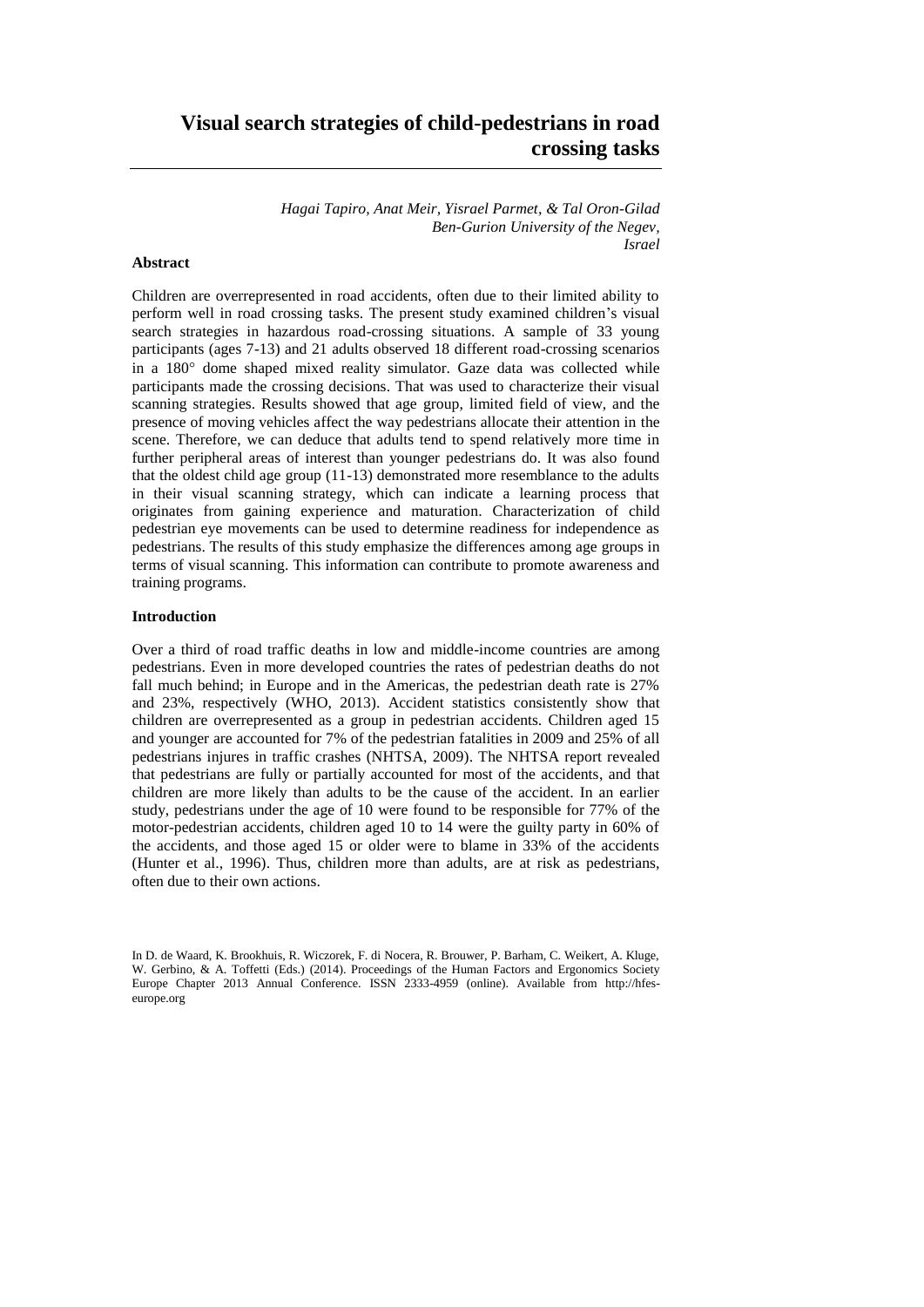Much of the success in making the crossing decision relies on the pedestrian's ability to focus attention on relevant elements in the traffic environment and to ignore irrelevant stimuli. It has been recognized in several studies that pedestrians' selective attention abilities are linked to their performance in road crossing tasks (Dunbar et al., 2001; Foot et al., 1999; Tabibi & Pfeffer, 2007). It was also demonstrated that children have limited attention abilities compared to adults, and that those improve with age developing during middle childhood (Akhtar & Enns, 1989; Lin, et al., 1999). Overall, the literature suggests that due to their inferior attention abilities, young children are less competent to act in traffic than older children and adults (Dunbar et al., 2001; Tabibi & Pfeffer, 2007; Whitebread & Neilson, 2000).

Children suffer from inadequate visual searching behaviour that exemplifies the importance of efficient visual search strategy for safe road-crossing. Early literature review revealed that while the proportion of children that failed to look before stepping down to the road was significant but inconsistent, age was always an effecting factor (van der Molen, 1981). More recent studies estimate that over 50% of the children are not looking at the traffic before stepping into the road and the younger they are, the less likely they do so. When looking does occur it is often restricted to a single observation, often in the wrong direction (Zeedyk et al., 2002). Analysis of accident data demonstrates the consequences of this behaviour, and thus it is estimated that 39% of child-pedestrian victims do not look for approaching vehicles at all before crossing (Grayson, 1975). Nevertheless, it is not just that children do not 'look'. Studies have shown cases where children that have looked in the right direction still failed to detect the approaching vehicle. For example, Grayson (1975) estimated that in 31% of the cases, children had 'looked but failed to see' the hitting vehicle. This kind of failure might be difficult to explain, as it is reasonable to assume that when looking at an object directly one will 'see' it and respond accordingly. However, this phenomenon is not so surprising. For example, one can stare at the right direction but attend to something else like sounds or thoughts, a phenomenon known as the "inattentional blindness" (Mack, 2003). It is also possible that one is not interpreting the scene correctly or quickly enough. Just like in the case of inexperienced drivers, that delayed in processing the representation of a still-image traffic scene when a potentially hazardous object is present in it, but able to fixate upon the object just as fast as an experienced driver (Huestegge et al., 2010). In either way, no matter what cause children to fail spotting the approaching vehicle the results of the above studies strongly suggest that gazerelated behaviour is part of the reason for child-motor accidents.

Children's search process is affected by conspicuous parts in the visual field, and with age, this process becomes more systematic, exhaustive, focused and rapid (Day, 1975). Other studies exemplify additional aspects of failures in children's visual search; children before age 9 have limited ability to adapt their visual search strategy to fit different tasks (Hall, 1985), and young children's visual attention is more adversely affected by the presence of distractors than older children and adults (Pastò & Burack, 1997). Age-related differences also exist in a more simple aspects of eye-movements; six-year-old children make shorter fixations, and shorter and more rapid eye movements in comparison to adults (Mackworth & Bruner, 1970).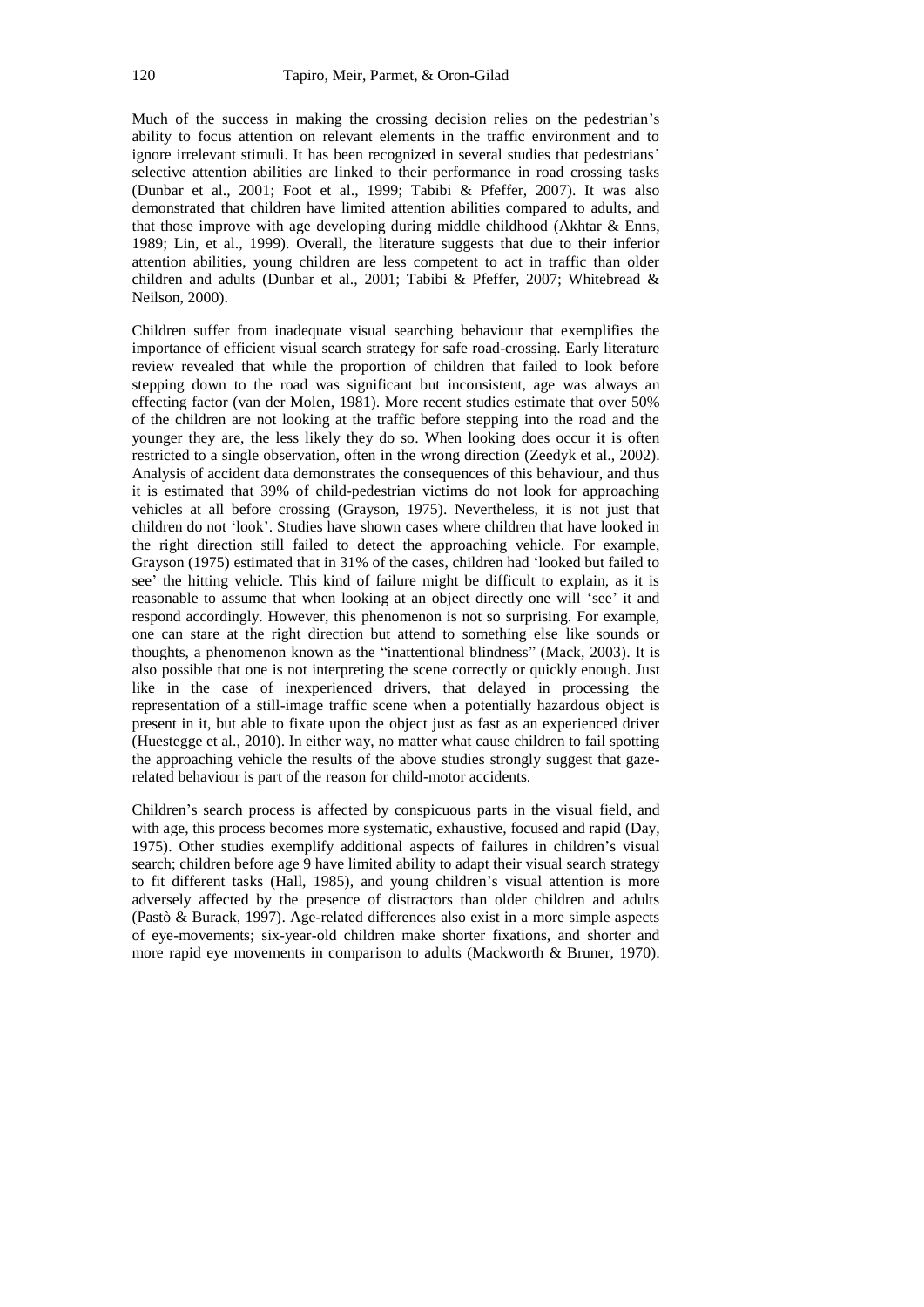Whitebread and Neilson (2000) examined the relationships between pedestrian skills and visual search strategies. According to their findings, major changes in strategy occurred around the age of 7-8 years; this change expressed in the frequency and pattern of looking at different directions, having a sophisticated 'last-minute' checking approach, exhaustive visual search strategy, and the speed of making the crossing decision.

The work of Whitebread and Neilson (2000) justifies the need to further examine child pedestrian visual search behaviour among age groups. Meir et al. (2013) contrasted the crossing behaviour of three different child pedestrian age groups and an adults group. The current work adds the layer of visual search behaviour to their results. The aim of the current study is to get better understanding of the pedestrian visual behaviour and visual attention distribution in the environment in various roadside situations, with regard to the age of the pedestrian. The research hypothesis was that age has a direct link to visual behaviour and attention distribution; meaning that the older the children are they will show more resemblance to the experiencedadults group.

## **Method**

### *Participants*

Fifty-four participants were recruited, 21 experienced-adult participants aged 20-27 (mean age=25.3, SD=1.8), fourteen 7-to-8 year-olds (mean age=7.8, SD=0.7) eighteen 9-to-10-year-olds (mean age=9.6, SD=0.3) and nine 11-to-13 year-olds (mean age=11.5, SD=0.9). Children completed the experiment in exchange for an educational compensation equivalent of 30 NIS (approx. \$10). Adults received the monetary compensation or bonus credit in an introductory course. Participants signed an informed consent form. Parental consent was given for participants under the age of 18.

### *Eye tracker and Dome facility*

The head mounted ASL eye tracking system HS-H6 was used to perform correct measurement of pupil diameter and gaze direction (see Figure 1). After a short 9 points calibration process, the eye tracker accurately tracks the subject's eye movements and gaze direction by sampling the eye at 60Hz. The HS-H6 head mounted eye tracker was designed to track gaze direction over approximately a 30- 35 degree vertical visual angle and a 40-45 degree horizontal visual angle, with 0.5 degrees precision and a 0.1 degrees resolution. The head mounted helmet is equipped with a front camera recording the same scene viewed by the participant. The video from the scene camera was recorded with an overlay of the participant's gaze location (Figure 2).

The 3D Perception™ Dome consists of a 180 degrees cylindrical screen (radius of 3.5 meters) aligned with a very accurate projection system of three projectors. This setting allows measurement of the participants when watching pre-designed simulated scenarios of real life situation from the roadside environment without the risk of harm (Figure 3).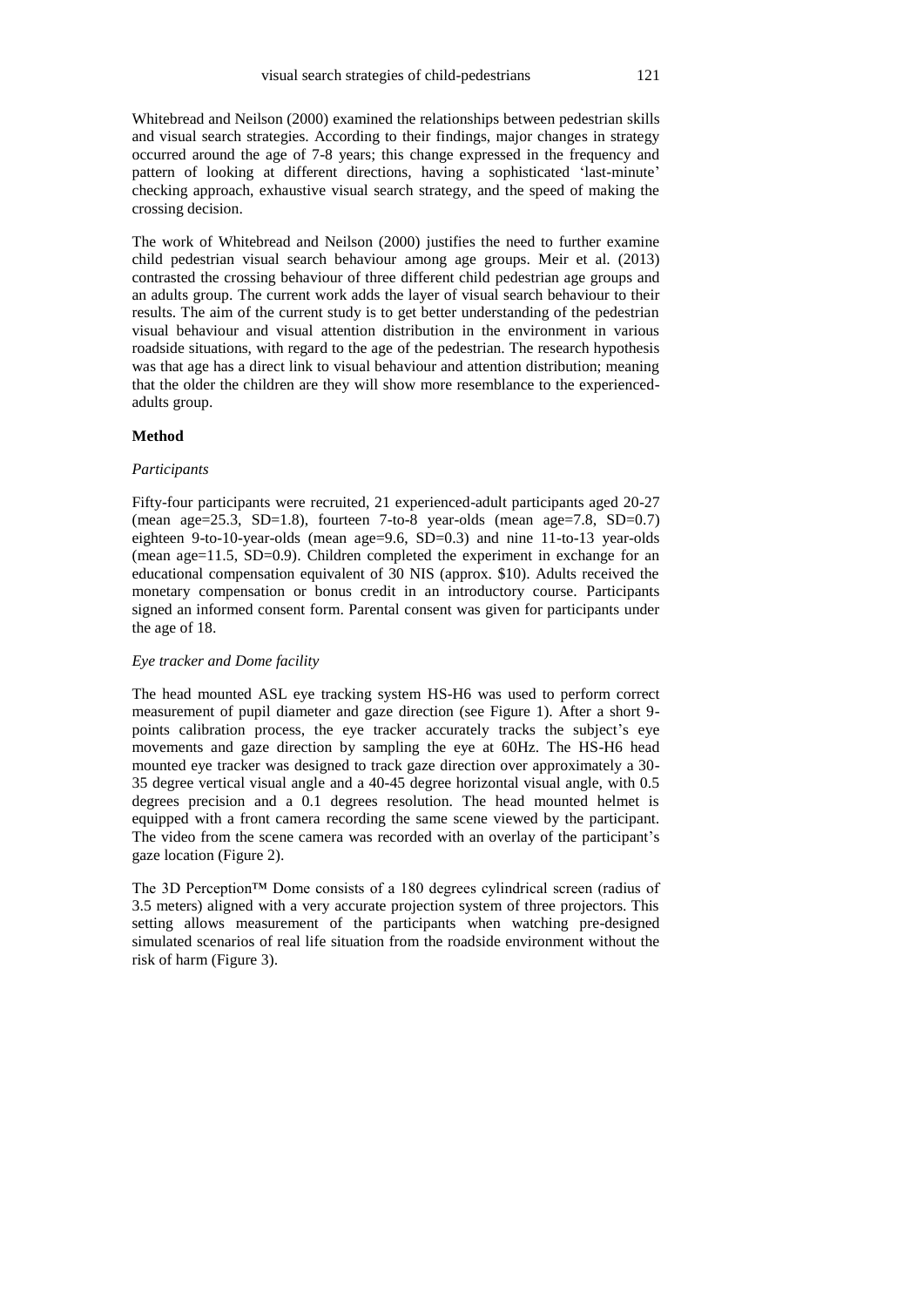

*Figure 1. The ASL Head-Mounted HS-H6 Eye Tracking System.*



*Figure 2. Capture from the scene video with the gaze location layer marked by a black cross.*

# *Procedure*

Participants arrived at the Dome facility for an hour-long session. Participants went through a stage of eye calibration, after which their eye-movements were recorded via the eye tracker. Each participant observed the 18 scenarios in a random order and engaged in a crossing decision by pressing a response button each time quickly when it was safe to cross the road. Two practice scenarios were used to familiarize with the experimental task. For each scenario and for each participant a video with the superimposed eye gaze data was saved on file using the scenario and the participant number as identifier. At the end of the session, participants were asked to fill a computerized demographic questionnaire, then received the compensation and left.

## *Stimuli*

Eighteen typical urban simulated scenarios, each one lasting 10-45 seconds, shown from a pedestrian's point of view, as seen in Figure 4. The scenarios consisted of a structured combination of elements: (1) Traffic Movement (no moving vehicles, one-way street where moving vehicles are traveling in one direction, two-way street where moving vehicles are traveling in two direction), (2) obscured Field of View (unrestricted, partially obscured by the road's curvature on the left, or partially obscured by parked vehicles, see Fig. 4), and (3) Presence of Zebra-crossing (with zebra-crossing, without zebra-crossing), aiming to decipher participants' responses to those situations.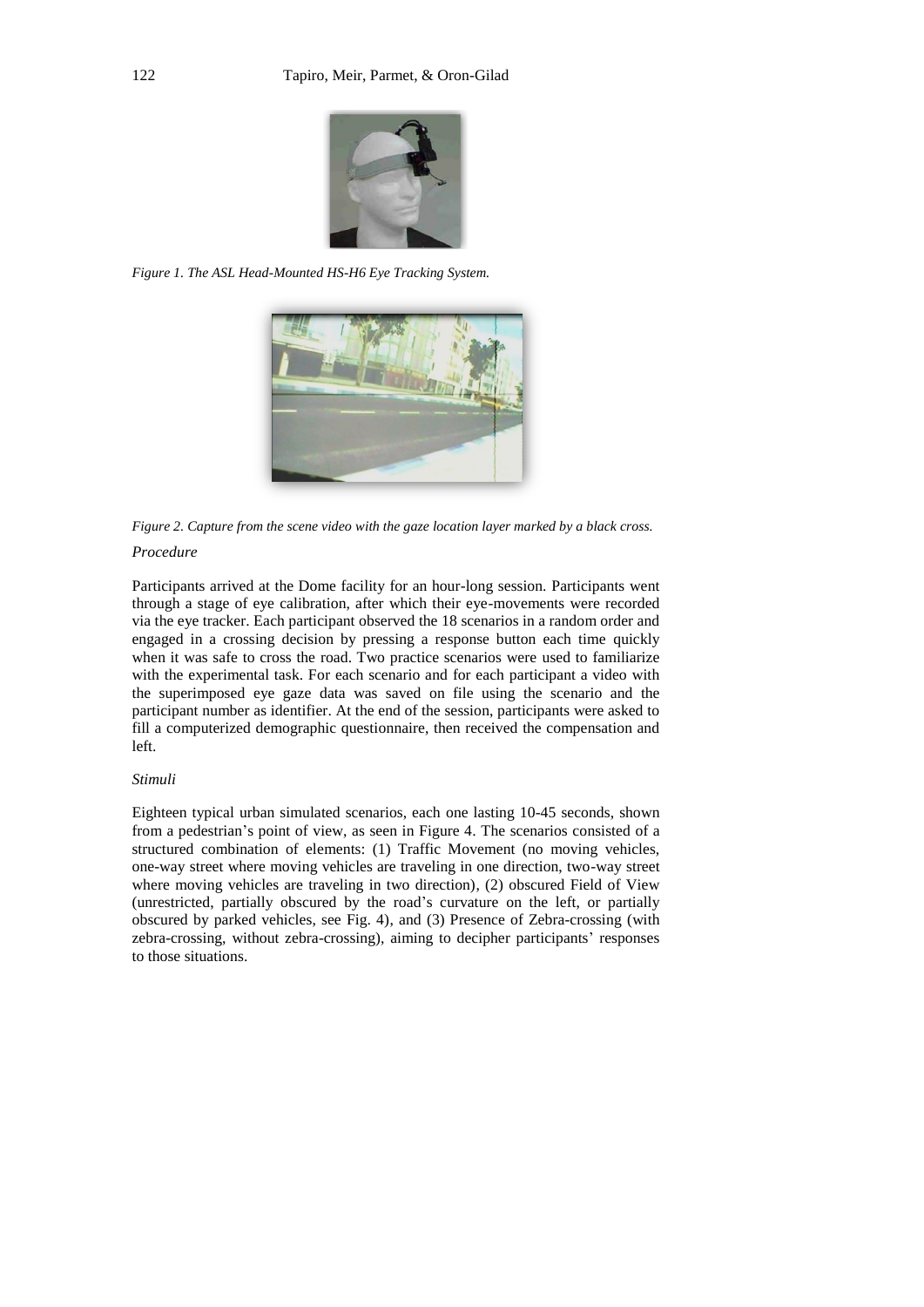#### *Eye-data collection*

A fixation happens when the eye focuses on a specific detail, and during this time, the eye collects information. Fixation duration varies and is estimated to be between 150-to-600ms, as 100ms is the minimum time required for the eye to receive information. In order to collect the fixation data from the videos, a manual coding method was applied. A trained research assistant did the manual process of fixationidentification.





*Figure 3. Dome projection facility at BGU Ergonomics complex.*

In each frame in the video, a dynamic black cross was observed symbolising the participant gaze location in the scene at that time. The pinnacle digital video capture card recording at 25 FPS. Fixation was defined as a sequence of at least three consecutive video frames (120ms) during which the participant gaze's illustrated by the black cross remained focused on a specific detail in the scene. The manual coder watched each video frame-by-frame and manually documented each fixation (only those that fell in one of the areas of interest) in an Excel table, registering fixation duration and location.

### *Areas of Interest (AOIs)*

For each scenario, five areas of interest (AOIs) were defined (Figure 5). The close range central area was defined as the 10 meters of road in each side from the pedestrian's point of view (AOI 3). Then symmetrically areas to the right of the centre and to the left were defined. The middle right/left range (AOIs 2/4) was the part of the road distant at least 10 meter to the right/left of the point of view but less than 100 meters away. The far right/left range (AOIs 1/5) was the part of the road at least 100 meter or more to the right/left of the pedestrian point of view.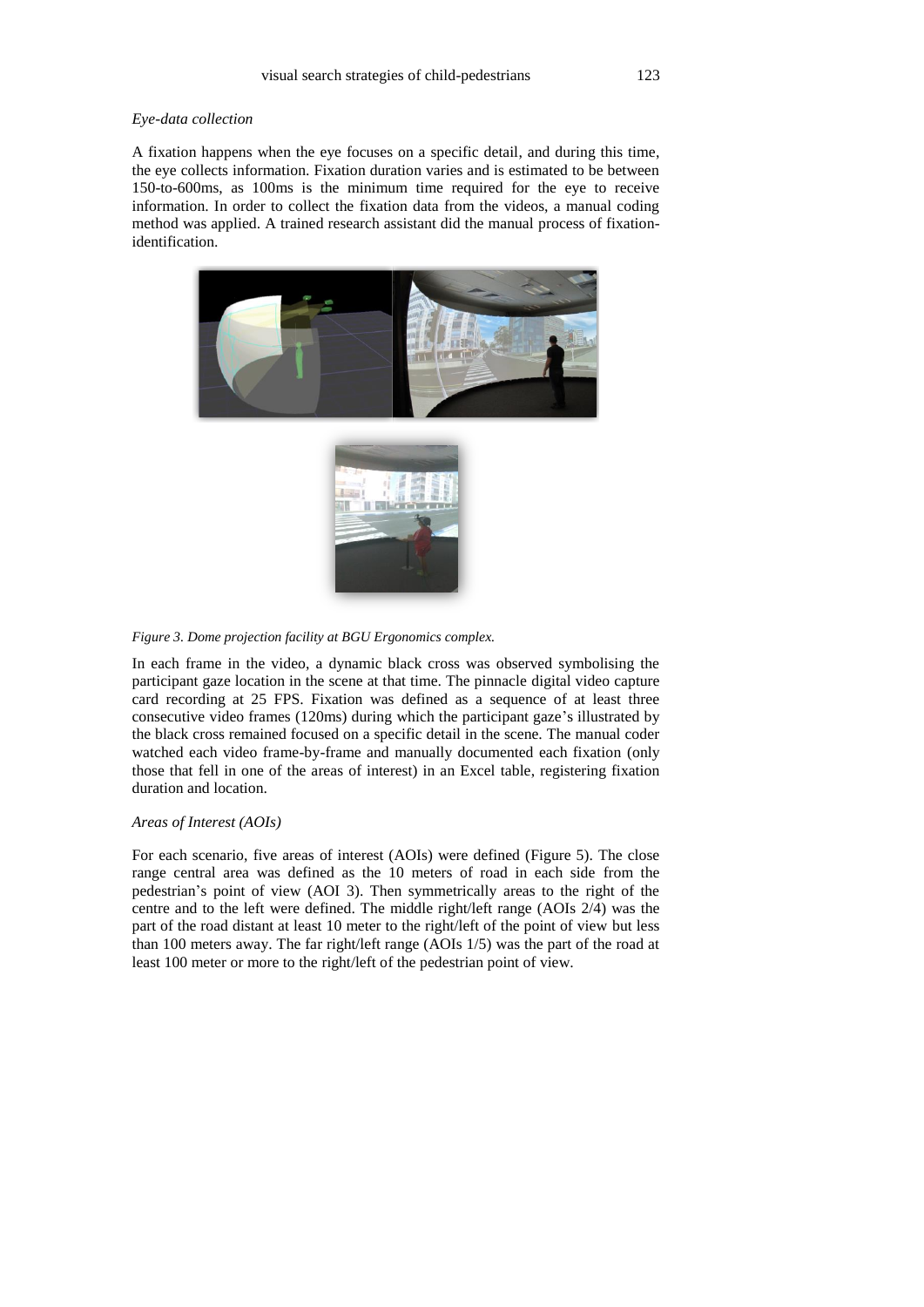# *Measures of visual search behaviour*

*Gaze distribution [%]:* This is the distribution of fixation-time, that was directed by each participant in each scenario, between the defined AOIs.

*Fixation duration [milliseconds]:* The mean duration of fixations made by each participant in each scenario.

*Dwells [seconds]:* The mean duration of dwells made by each participant in each scenario. A single dwell is defined as the time during which a contiguous series of one or more fixations remains within an AOI.

*Frequency of fixations [fixations/min]:* This is a calculation of the mean number of fixations, made by each participant in each scenario, per minute.



*Figure 4. The Field of View factor as displayed in the virtual scenarios: (1) Unrestricted (above); (2) Partially obscured by the road's curvature (middle); (3) Partially obscured by parked vehicles (below).*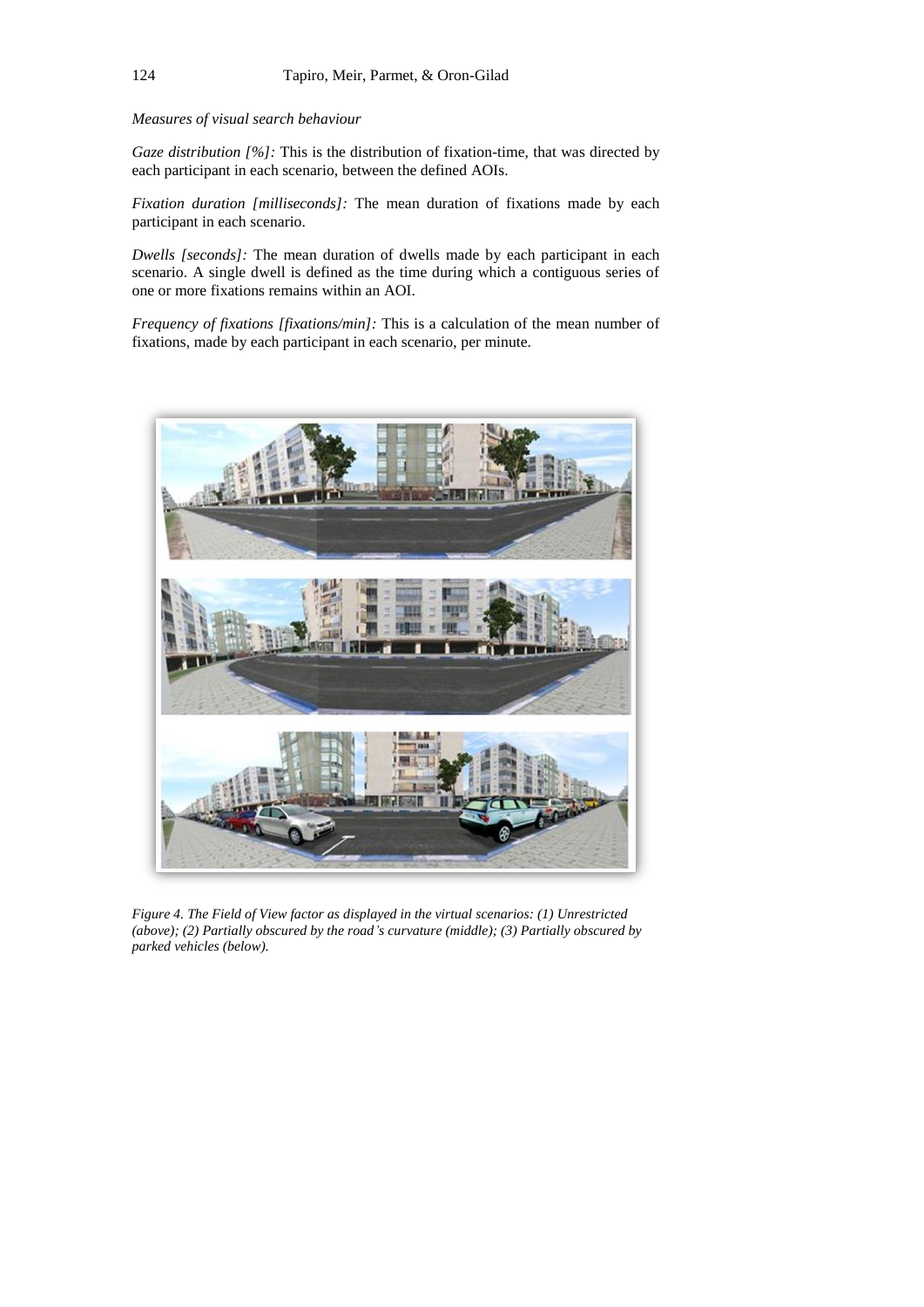

*Figure 5. The Field of View factor as displayed in the virtual city terrain from a 2D perspective: (1) Unrestricted (below); (2) Partially obscured by the road's curvature (middle); (3) Partially obscured by parked vehicles (above). The division into areas of interest (AOIs) marked 1-5 is shown in each scene. The diamond shape icon represents the pedestrian point of view.*

# **Results**

### *Gaze distribution*

For each participant and scenario, the Gaze distribution over the five AOI's sums up to one and therefore Gaze distribution is compositional data i.e., non-negative proportions with unit-sum. These types of data arise whenever we classify objects into disjoint categories and record their resulting relative frequencies, or partition a whole measurement into percentage contributions from its various parts. Therefore, attempts to apply statistical methods for unconstrained data often lead to inappropriate inference. Dirichlet regression suggested by Hijazi and Jernigan (2009) is more suitable. Dirichlet regression is a regression model that was design to deal with compositional data and analyse the five AOIs simultaneously under the constrained that they sum-up to one. The Dirichlet regression model was fitted using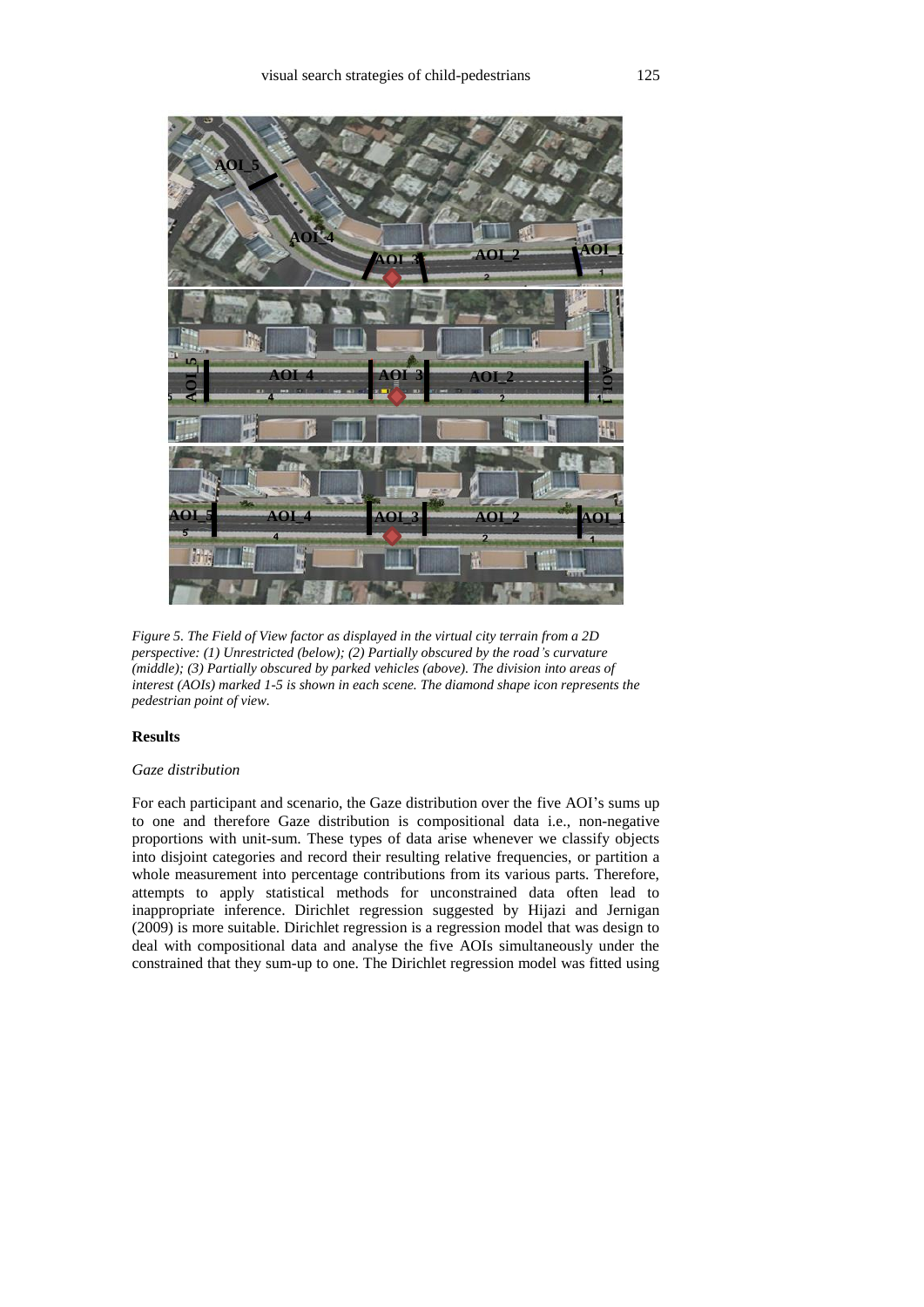DirichletReg package, in R Language. Applying a backward elimination procedure found the best fitting model has three significant main effects. The dependent variable was the vector of AOIs and the independent variables were Age-group, Traffic-Movement (TM) and Field of View (FOV); all of them to be statistically significant ( $p<0.05$ ). Results from the Dirichlet regression shown in Table 2 revealed differences among age groups and among the crossing conditions. Table 3 shows the Gaze distribution for each category.

| Variable                       | Category                                             | Far-left     | Mid-left          | Centre                | Mid-<br>right    | Far-<br>right        |
|--------------------------------|------------------------------------------------------|--------------|-------------------|-----------------------|------------------|----------------------|
| Intercept                      |                                                      | $-1.90***$   | $-1.76***$        | $-1.63***$            | $-1.72***$       | $-1.76***$           |
| $Age-group^+$                  | Aged $9-10$<br>Aged 11-13                            | 0.03<br>0.06 | 0.17<br>0.13      | $0.4***$<br>0.02      | $0.26*$<br>0.03  | $-0.06$<br>$-0.02$   |
|                                | Adults                                               | $0.19*$      | 0.01<br>$0.32***$ | $-0.23*$<br>$0.47***$ | 0.02<br>$0.23**$ | $-0.02$              |
| Traffic Movement <sup>++</sup> | One-way traffic movement<br>Two-way traffic movement | 0.14<br>0.11 | $0.17*$           | $0.57***$             | $0.63***$        | $0.16*$<br>$0.29***$ |
| Field of View <sup>+++</sup>   | Restricted by parked<br>vehicles                     | 0.07         | $0.25**$          | $0.54***$             | $-0.22**$        | $-0.15$              |
|                                | Restricted by road curvature                         | $-0.31***$   | $0.42***$         | $-0.21**$             | $-0.41***$       | $-0.23**$            |

*Table 2. The Dirichlet regression estimated coefficients for the set of five AOIs.*

*<sup>+</sup>Reference aged 7-8. ++Reference "no-traffic". +++Reference unrestricted field of view. \* p < 0.05, \*\* p < 0.01, \*\*\* p < 0.001.*

*Table 3. The mean Gaze distribution [%] for each of the Age-group, Traffic-movement, and Field of view categories.* 

| Variable                | Category                         | Far- | Mid- | Centre | Mid-  | Far-  |
|-------------------------|----------------------------------|------|------|--------|-------|-------|
|                         |                                  | left | left |        | right | right |
| Age-group               | Aged $7-8$                       | 9.3  | 29.9 | 32.9   | 15.0  | 12.9  |
|                         | Aged $9-10$                      | 7.3  | 29.8 | 37.2   | 16.9  | 8.8   |
|                         | Aged 11-13                       | 9.5  | 34.7 | 27.8   | 15.8  | 12.2  |
|                         | Adults                           | 17.0 | 31.5 | 21.9   | 15.5  | 14.1  |
| <b>Traffic Movement</b> | No-traffic                       | 13.5 | 34.3 | 30.0   | 12.1  | 10.1  |
|                         | One-way traffic movement         | 13.1 | 37.7 | 26.2   | 11.5  | 11.5  |
|                         | Two-way traffic movement         | 9.7  | 23.2 | 27.7   | 23.4  | 16    |
| Field of View           | Unrestricted field of view       | 15.2 | 21.7 | 21.7   | 22.7  | 18.7  |
|                         | Restricted by parked<br>vehicles | 16.7 | 25.0 | 38.8   | 11.9  | 7.6   |
|                         | Restricted by road<br>curvature  | 4.4  | 48.4 | 22.8   | 12.7  | 11.7  |

Children aged 9-10 spent relatively more time than all other age groups looking at the close range (AOI\_3), while the adults showed a significant opposite, by spending relatively less time in the close area than all other groups. Adults spend relatively more time looking to the far left range (AOI\_5) than all child-groups, thus they allocate more attention to the cars travelling on the close lane (i.e., in their perspective from left to right).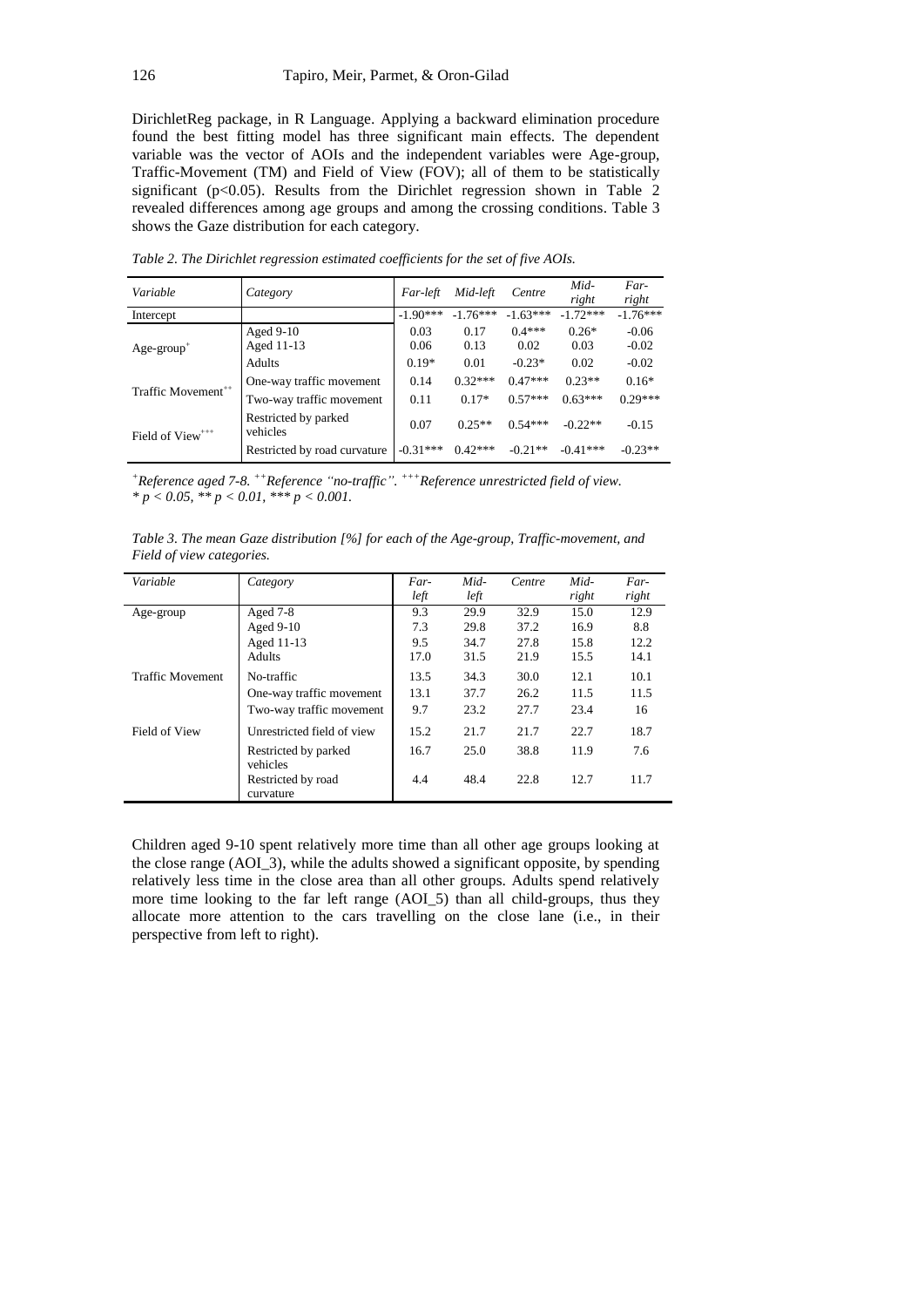Traffic movement also had an effect on the participants' visual search distribution. The most evident phenomenon was that traffic movement, either one-way or twoway caused participants to spend relatively more time looking at the close proximity area than in scenarios where no travelling vehicles were present. With regard to FOV, it led to statistically significant distribution differences evident in both restricting conditions. When restricted on both sides by parked vehicles, participants spent more time looking at the close proximity area than in the unrestricted condition. It seems that when encountered with blocked field of view on both sides, participants tend to spend more time on the part of the scene that is not restricted, hence the immediate close area; and attempt to allocate more visual attention to the left. When restricted by a road curve on the left, statistically significant effects were shown in all AOI's. The curve, that limited participants from seeing the oncoming vehicles, was to the left of the participant point-of-view; once the vehicle coming from the curve became visible, it was less than 6 seconds until the vehicle arrived into the participant path of crossing. As a result participants spent more time looking at the mid-range left side (AOI\_4) and less time at all the other AOIs than they did in the unrestricted scenarios.

### *Fixation duration*

The mean fixation duration for each age group reveals a constant incline of average fixation duration with age (Table 4). While the youngest group had the shortest fixations in all AOIs, the adults had the longest average fixation in all AOIs but AOI\_5 (Far-left). Fixation duration increases as are farther from the centre, almost twice as long in some cases. Although in far peripherals AOIs the difference between groups was larger, it was not statistically significant; which means that as fixations got longer, variance increased as well. Although not statistically significant, the longer average fixations for all groups were at the far-left area, about 500ms for the 3 oldest groups and 378ms for the youngest group.

#### *Dwells duration*

The results show that all groups had longer dwells in peripheral areas than in the centre (Table 4). Age differences were again very clear; adults' dwellings in peripheral areas were much longer than the two youngest age groups, especially on the left where the adults' average dwell was 1.54 s. in comparison to 1.03 s. for the children aged 7-8 and 1.1 s. for the children aged 9-10. The oldest group of children were again the most resembling to the adults.

### *Frequency of looks*

The number of fixations each participant made in each scenario inside any of the AOIs was divided by length of the scenario, which gave the frequency of looks. The highest frequency was viewed in the youngest age group (Mean=52.2), and this score was significantly different than of the oldest child group aged 11-13 and the adults that scored 41.9 and 45.4 fixations/minute, respectively. Age group 9-10 was similar (2 fixation/minutes less) than that of the youngest group. Overall, two clusters of groups were visible, that of the two youngest age groups and that of the oldest child and adults.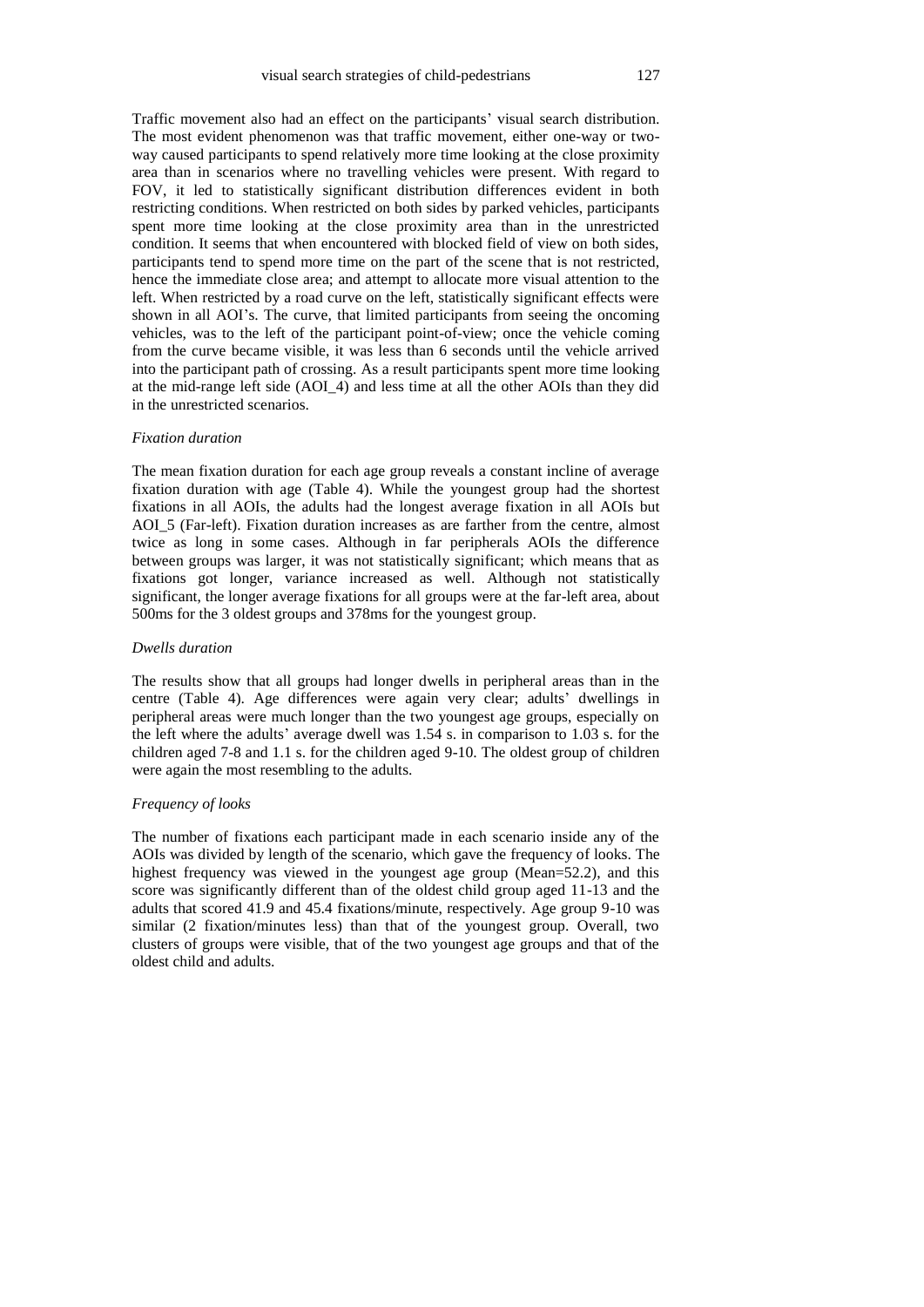|                                           | AGI<br>$(Aged 7-8)$ | AG2<br>$(A \text{ged } 9 - 10)$ | AG3<br>$(Aged 11-13)$ | AG4<br>(Adults) | F ratio   | Sig. group<br>differences  |
|-------------------------------------------|---------------------|---------------------------------|-----------------------|-----------------|-----------|----------------------------|
| <i>Fixation duration (ms)</i>             |                     |                                 |                       |                 |           |                            |
| Far-left                                  | 378                 | 515                             | 493                   | 499             | 0.59      |                            |
| Mid-left                                  | 290                 | 333                             | 356                   | 374             | $7.12***$ | AG1<<br>AG3/AG4            |
| Centre                                    | 236                 | 260                             | 254                   | 271             | $4.47***$ | AG1 < AG4                  |
| Mid-right                                 | 266                 | 325                             | 303                   | 340             | 3.99***   | AG1 < AG4                  |
| Far-right                                 | 369                 | 408                             | 413                   | 451             | 1.11      |                            |
| Dwells (Seconds)                          |                     |                                 |                       |                 |           |                            |
| Far-left                                  | 1.03                | 1.10                            | 1.23                  | 1.54            | $2.94*$   |                            |
| Mid-left                                  | 1.06                | 1.35                            | 1.48                  | 1.49            | $2.84*$   | AG1 < AG4                  |
| Centre                                    | 0.76                | 1.04                            | 0.92                  | 0.76            | 2.89*     |                            |
| Mid-right                                 | 0.75                | 1.08                            | 1.21                  | 0.99            | $2.76*$   | AG1 < AG3                  |
| Far-right                                 | 1.13                | 0.98                            | 1.50                  | 1.43            | 1.75      |                            |
| Frequency of fixations<br>(fixations/min) | 52.2                | 50.3                            | 41.9                  | 45.4            | $6.34***$ | AG1><br>AG3/AG4<br>AG2>AG3 |

*Table 4. Mean scores and one-way ANOVA for visual search strategy variables*

*In this table, the F ratio is a measure of the overall significance of the differences between the four age groups. \*p < .05, \*\*\*p<.001. The significance of differences between pairs of groups, reported in the last column, was tested with the Tukey HSD at level of 0.05.*

#### **Discussion**

The present experiment studied children's visual search strategies in hazardous road crossing situation by examining their gaze data while they were engaged in crossing decision tasks. The hypothesis stated that age has a direct link to visual behaviour and attention distribution, that is, that the older the child, the more his or her performance will resemble that of an experienced-adult.

Results indicated that age, limited field of view and the presence of moving vehicles affect the way pedestrians allocate their visual attention in the scene; and that age is associated with several measures of visual search. Indeed, adults were found to spend relatively less time in the centre area than children, shifting more visual attention to the far left area. It was also shown that the oldest child group (aged 11- 13) showed partial resemblance to the adults, by spending relatively less time viewing the centre area than the younger children and relatively more time in the mid-left area. The measure of visual attentiveness, outside the scope of age reveals that pedestrian's visual search strategy is flexible and versatile giving the environment. Thus, pedestrians were more attentive to the road when driving vehicles were present than in scenarios with no traffic, and more importantly they accommodated their visual attention to restrictions such as parked vehicles and curvatures in the roadway.

This trend was apparent in all other gaze related measures. Fixation duration extends with age and as they moved from the centre to the peripheral areas, especially to the left, which coincides with the way they allocate their attention. The reoccurring diverse results the left side is not random, it may reflect a calculated manner of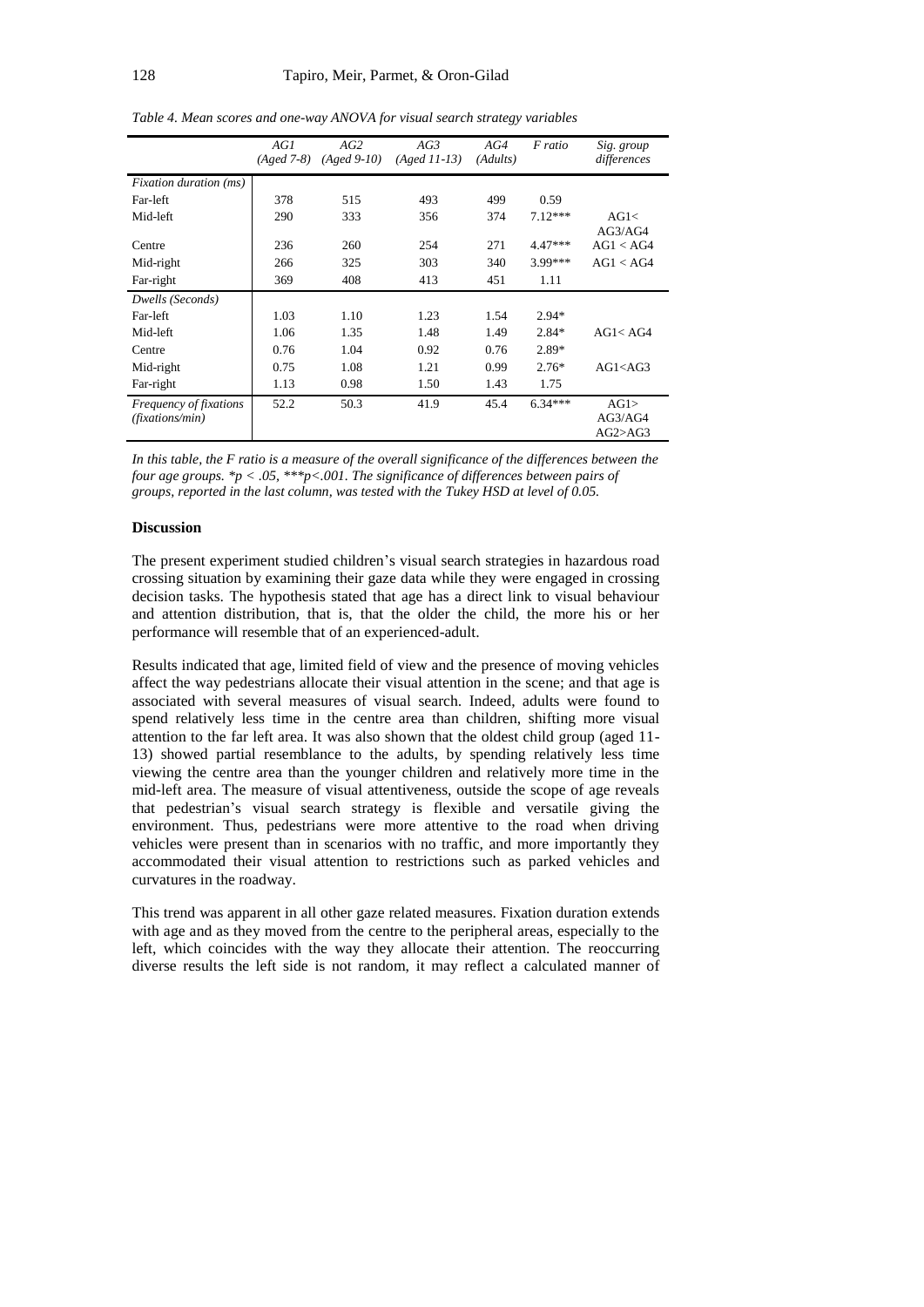estimating the source of risk. Vehicles coming from the left are traveling in the close lane to the pedestrians and therefore constitute the immediate threat when stepping into the road. The dwells, much like the fixation, extends with age and adults seem to dwell longer in comparison to children, especially than the two youngest groups. It was also visible in all groups that peripheral dwells were longer than those in the centre. The frequency of fixations measure demonstrates again the age related differences; adults and the oldest group of children have a lower frequency of fixations than the younger children aged 7-10. It seems from the results that younger children tend to do more and shorter fixations; possibly, reflecting that younger children scan the environment in a more hectic manner.

Meir et al., (2013) showed that both 9–10-year-olds and 11–13-year-olds presented a less decisive performance reflecting upon higher attentiveness towards potential hazards along with better prediction of the upcoming events of adults. Taken together with previous behavioural findings (Meir et al., 2013) that crossing behaviour is age related. The pattern of the results presented here, serves as an additional indication for distinguishing between the middle age groups, a learning process that originates from gaining experience. The present research showed that gaze data might serve as a tool for differentiating between pedestrians with varied age and experience levels in a dynamic simulated environment. Findings serve applicable meaning, that is, further development of the characterization of children and adults' eye-movements patterns may be used as a methodology to determine potential pedestrians' readiness for crossing independence.

#### **Acknowledgment**

This research was supported by the Ran Naor Foundation, Tsippy Lotan, Ph.D, technical monitor.

### **References**

- Akhtar, N., & Enns, J.T. (1989). Relations between covert orienting and filtering in the development of visual attention. *Journal of experimental child psychology*, *48*, 315–334.
- Day, M.C. (1975). Developmental trends in visual scanning. Advances in child development and behavior, 10, 153-193.
- Dunbar, G., Hill, R., & Lewis, V. (2001). Children's attentional skills and road behavior. *Journal of experimental psychology: Applied*, *7*, 227–234.
- Foot, H., Tolmie, A., Thomson, J., McLaren, B., & Whelan, K. (1999). Recognizing the hazards. *The Psychologist*, *12*, 400-402.
- Grayson, G.B. (1975). The Hampshire child pedestrian accident study (Report No.668). Transport and Road Research Laboratory.
- Hall, L.C. (1985). Searching high and low: the development of efficient visual search in hearing, deaf and learning disabled children. In R. Groner, GW McConkie, and C. Menz (Eds.)*, Eye Movements and Human Information Processing* (pp 124–143). North-Holland.
- Hijazi, R., & Jernigan, R. (2009). Modelling compositional data using Dirichlet regression models. *Journal of Applied Probability & statistics*, *4*, 77–91.